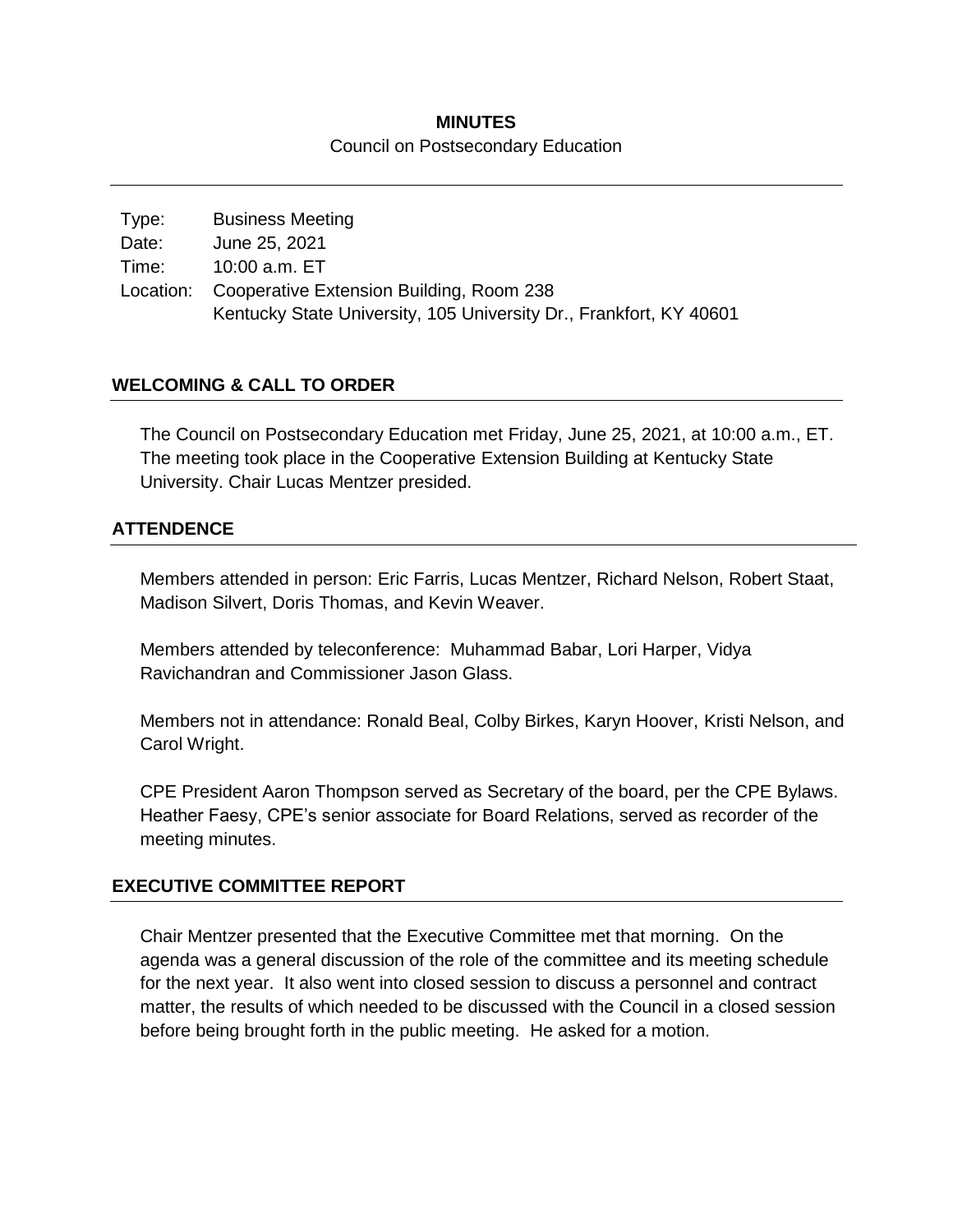MOTION: Mr. Farris moved the Council move into executive session pursuant to KRS 61.810(1)(f) to discuss the contact of CPE President Aaron Thompson. Mr. Nelson seconded the motion.

VOTE: The motion passed.

The Council remained in closed session for 30 minutes.

MOTION: Mr. Nelson moved the Council go back into open session. Mr. Silvert seconded the motion.

Chair Mentzer confirmed that no action took place during executive session and that only the matters identified in the motion were discussed.

VOTE: The motion passed.

Mr. Mentzer provided brief remarks thanking President Aaron Thomson for his guidance and leadership during the COVID pandemic, and stated that his performance lead to the Council's decisions to put forth two motions of action.

MOTION: Mr. Weaver moved to adjust the annual presidential evaluation process to align with the fiscal year of July 1 through June 30. Ms. Thomas seconded the motion.

VOTE: The motion passed.

MOTION: Mr. Farris moved to extended Aaron Thompson's contract an additional three years, ending June 30, 2026 and increase his compensation to the statutory limit. Dr. Staat seconded the motion.

VOTE: The motion passed.

President Thompson thanked the Council for their confidence in his ability to continue to lead Kentucky's colleges and universities during this time of great change and opportunity.

### **APPROVAL OF THE MINUTES**

The minutes of the April 15-16 and May 13, 2021 meetings were approved as distributed.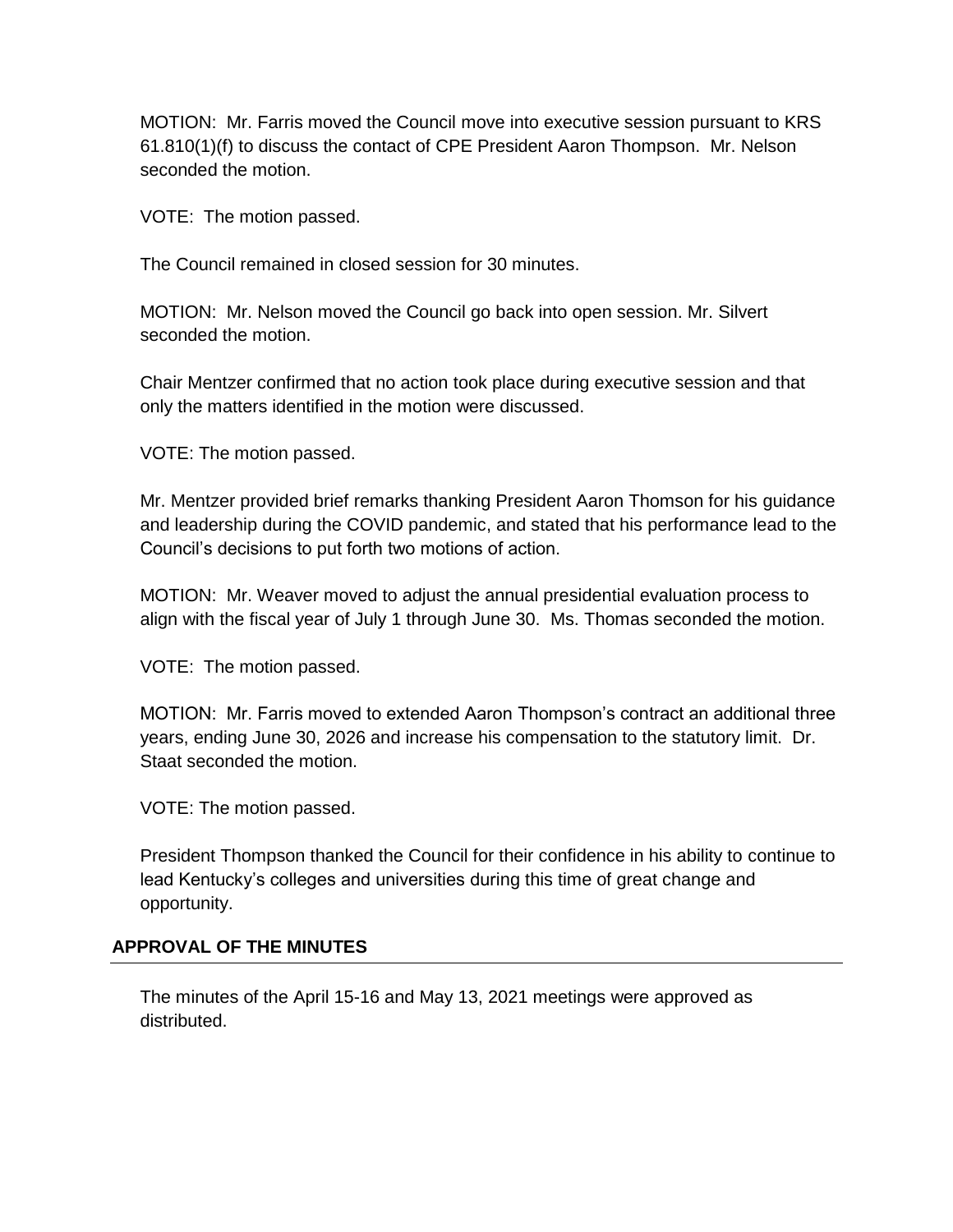### **REPORT FROM CPE PRESIDENT AARON THOMPSON**

President Aaron Thompson provided a written report in the agenda materials. He discussed the opportunities the Shot at a Million lottery is providing for fifteen lucky students, gave a status update on the development of the Kentucky Students' Right to Know website and the work of the Commonwealth Education Continuum, and notified the Council of several staffing changes. Lee Nimocks, CPE's Chief of Staff and Vice President, discussed the development of the annual Trusteeship Conference, which was scheduled for September 14-15, 2021 at the Hyatt Regency Louisville, pending current COVID transmission rates.

# **REPORT FROM KDE COMMISSIONER JASON GLASS**

Kentucky Department of Education's Commissioner, Jason Glass, provided a recap of the P-12 efforts during the 2020-21 academic year. He discussed the number of students choosing to repeat the year, and how the schools plan to address student education gaps. He also provided an update on the work of the Commonwealth Education Continuum as it pertains to the K-12 system.

# **ACADEMIC AND STRATEGIC INITIATIVES COMMITTEE – REPORT AND ACTION ITEMS**

Committee Chair Lori Harper presented the Academic and Strategic Initiatives Committee Report, which included actions and reports received at its April 23 and June 8 meetings. She also highlighted the work occurring in the development of the next statewide strategic agenda.

She also presented the following action items for consent approval, each of which were reviewed and approved by the Committee at its June 8, 2021 meeting.

- Cultural Competency Credential Certification Process
- 2022-24 Academic Readiness Indicators
- Statewide Academic Program Review Policy
- One new academic program at Northern Kentucky University
	- Health Administration (M.S.), CIP Code 51.0701
- Six new academic programs at University of Kentucky
	- Aerospace Engineering (B.S.), CIP Code 14.0201
	- Aerospace Engineering (M.S.), CIP Code 14.0201
	- Aerospace Engineering (Ph.D), CIP Code 14.0201
	- Biostatistics (M.S.), CIP Code 26.1102
	- Computer Engineering Technology (B.S.), CIP Code 15.1201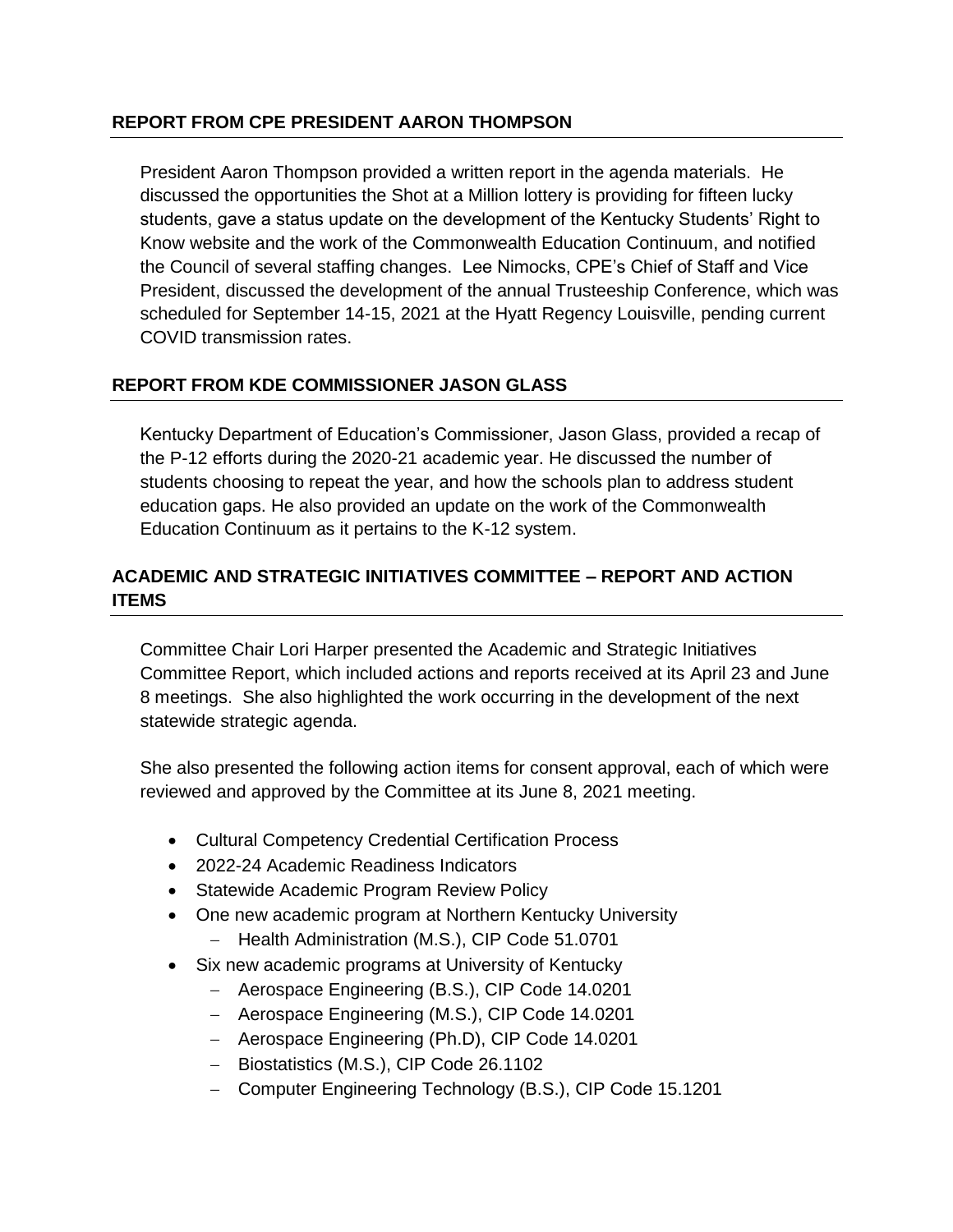- Lean Systems Engineering Technology (B.S.), CIP Code 15.9999
- Two new academic programs at the University of Louisville
	- Computer Science (B.A.), CIP Code 11.0701
	- Doctor of Social Work, CIP Code 44.0701

MOTION: The Academic and Strategic Initiatives Committee recommendation served as the motion. A second was not needed.

VOTE: The motion passed.

# **FINANCE COMMITTEE – REPORT AND ACTION ITEMS**

Committee Chair Lucas Mentzer presented the Finance Committee Report, which included the following action items for consent approval, both of which were reviewed and approved by the Committee at its June 23, 2021 meeting.

- Academic Year 2021-22 Tuition and Mandatory Fee Rates for each four-year university and KCTCS.
- One Tuition Reciprocity Agreement between Kentucky and Indiana for a term of July 1, 2021 through June 30, 2025.
- One Tuition Reciprocity Agreement between Kentucky and West Virginia for a term of July 1, 2021 through June 30, 2023.
- Three Tuition Reciprocity Agreements between Kentucky and Ohio, each with a term of July 1, 2021 through June 30, 2023.

MOTION: The Finance Committee recommendation served as the motion. A second was not needed.

VOTE: The motion passed.

# **ANNUAL BRIEFING FROM THE ASSOCIATION OF INDEPENDENT KENTUCKY COLLEGES AND UNIVERSITIES (AIKCU)**

AIKCU President OJ Oleka provided the annual independent college briefing to the Council as directed by KRS 164.020(13). He was joined by Transylvania University President Brien Lewis and Bellarmine University President Susan Donovan who both shared how their campuses fared throughout the pandemic.

# **EXPIRING ADMINISTRATIVE REGULATIONS: 13 KAR 1:030 & 13 KAR 2:100**

Mr. Travis Powell, CPE's Vice President and General Counsel presented the staff recommendation to allow Kentucky Administration Regulations 13 KAR 1:030 and 13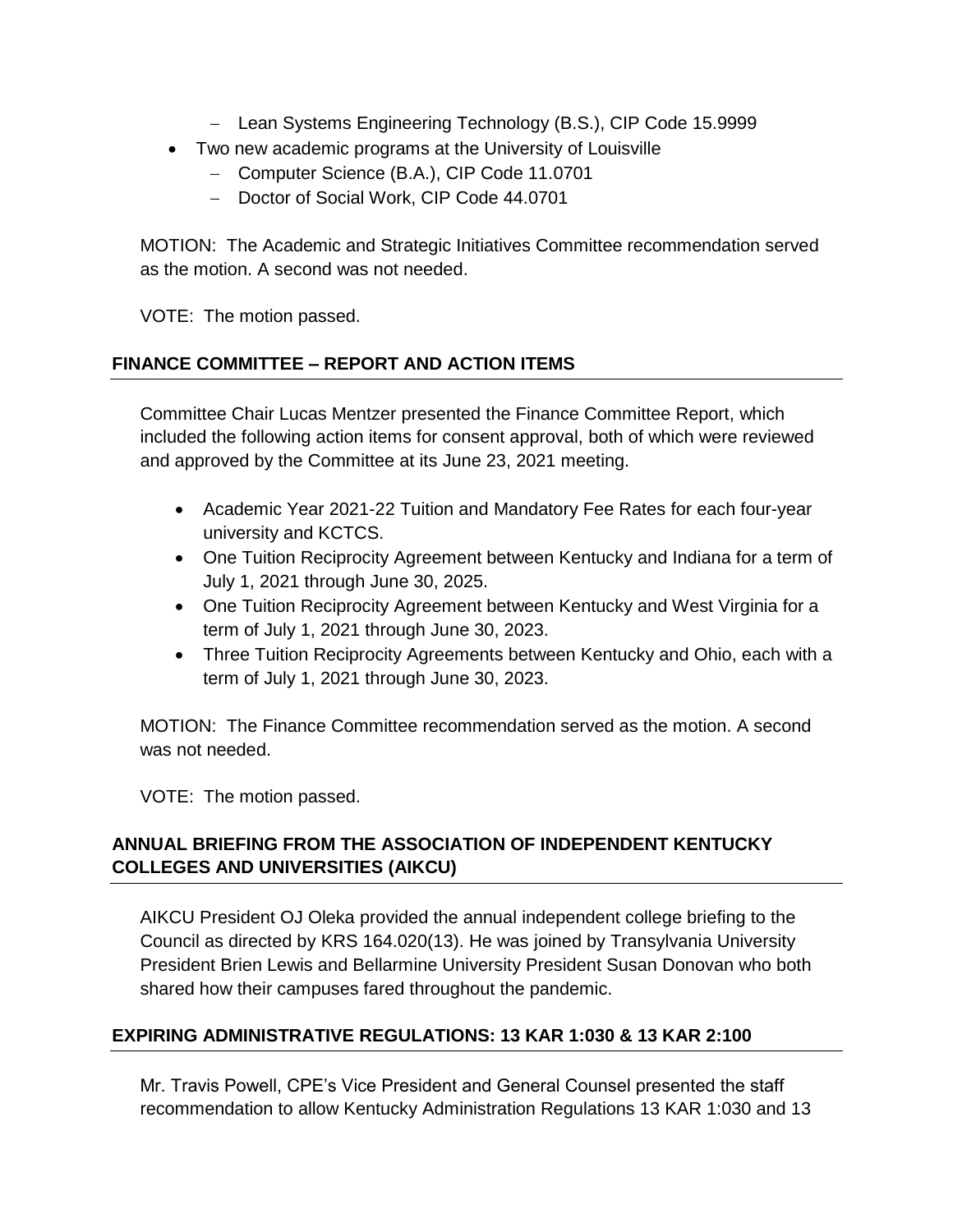KAR 2:100 to expire and be repealed. The regulations do not add any additional elements of clarification or direction and are no longer necessary.

MOTION: Mr. Weaver moved the Council allow 13 KAR 1:030 and 13 KAR 2:100 to expire and be repealed. Dr. Staat seconded the motion.

VOTE: The motion passed.

### **COMMITTEE APPOINTMENTS**

Chair Mentzer made the following Committee appointments:

- To the Executive Committee, for a term ending January 2022 Lucas Mentzer, Eric Farris, Lori Harper, Vidya Ravichandran, and Robert Staat.
- To the Finance Committee, for the terms of July 1, 2021 through June 30, 2023 Lucas Mentzer (chairperson), Eric Farris, Richard Nelson, Madison Silvert, Doris Thomas, Robert Staat, and Colby Birkes.
- To the Academic and Strategic Initiatives Committee, for the terms of July 1, 2021 through June 30, 2023 – Lori Harper (chairperson), Muhammad Babar, Karyn Hoover, Lucas Mentzer, Richard Nelson, Vidya Ravichandran, Kevin Weaver, Robert Staat, and Colby Birkes.
- To the Committee on Equal Opportunities, Kristi Nelson, who will fulfill the term ending December 31, 2021, previously held by Kim Halbauer.
- To the Kentucky Authority for Educational Television, with terms ending November 30, 2023 - Karyn Hoover to fulfill the term previously held Kim Halbauer and Kevin Weaver to replace the position previously held by Lucas Mentzer.

# **COMMITTEE ON EQUAL OPPORTUNITIES REPORT**

Dr. Staat presented the Committee on Equal Opportunities report. While the committee had not yet had a formal meeting to report on, he stated the members had been engaged in the annual scoring process of the campus diversity, equity and inclusion plans.

Dr. Deverin Muff, CPE's associate for Diversity Equity and Inclusion, presented on the results of the 2019-20 reporting year. He stated that Morehead State University and Big Sandy Community and Technical College did not meet the minimum standards and must develop a performance improvement plan identifying specific strategies and